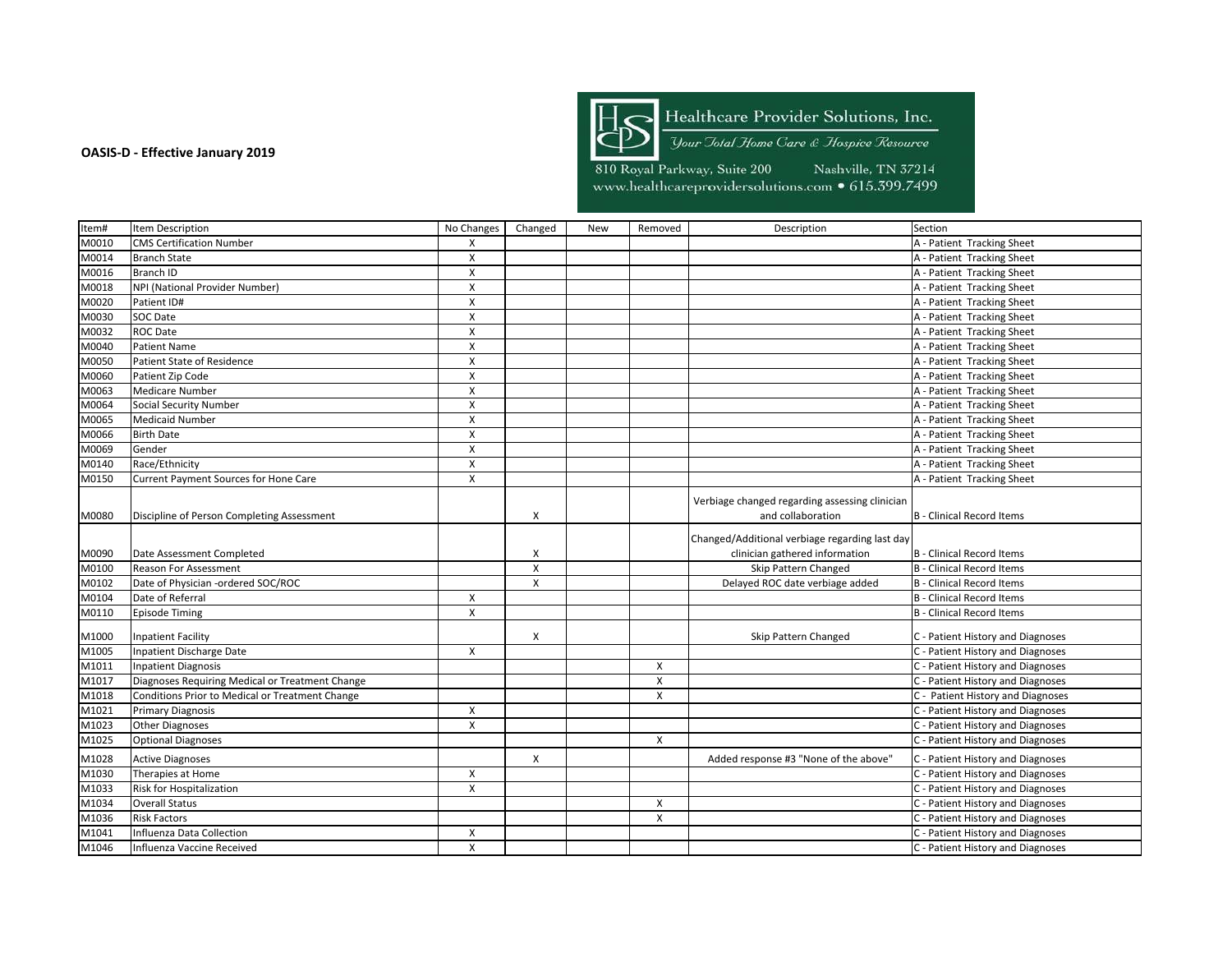

Healthcare Provider Solutions, Inc.

Your Jotal Home Care & Hospice Resource

| Item# | Item Description                                         | No Changes                | Changed      | New | Removed        | Description                                                               | Section                                    |
|-------|----------------------------------------------------------|---------------------------|--------------|-----|----------------|---------------------------------------------------------------------------|--------------------------------------------|
| M1051 | <b>Pneumococcal Vaccine</b>                              |                           | X            |     |                | Skip Pattern Changed                                                      | C - Patient History and Diagnoses          |
| M1056 | Reason Pneumococcal Vaccine Not Received                 | X                         |              |     |                |                                                                           | C - Patient History and Diagnoses          |
| M1060 | Height & Weight                                          |                           | $\pmb{\chi}$ |     |                | Additional guidance given.                                                | C - Patient History and Diagnoses          |
| M1100 | <b>Patient Living Situation</b>                          | X                         |              |     |                |                                                                           | D - Living Arrangements                    |
| M1200 | Vision                                                   | $\mathsf{x}$              |              |     |                |                                                                           | E-Sensory Status                           |
| M1210 | Ability to Hear                                          |                           |              |     | X              |                                                                           | E-Sensory Status                           |
| M1220 | Understanding of Verbal Content                          |                           |              |     | X              |                                                                           | E-Sensory Status                           |
| M1230 | Speech and Oral Expression of Language                   |                           |              |     | X              |                                                                           | E-Sensory Status                           |
| M1240 | Pain Assessment                                          |                           |              |     | $\pmb{\chi}$   |                                                                           | E-Sensory Status                           |
| M1242 | Frequency of Pain Interfering w/Activity or Movement     | $\boldsymbol{\mathsf{X}}$ |              |     |                |                                                                           | E-Sensory Status                           |
| M1300 | Pressure Ulcer Assessment                                |                           |              |     | X              |                                                                           | F - Integumentary Status                   |
| M1302 | Risk of Developing Pressure Ulcers                       |                           |              |     | $\pmb{\times}$ |                                                                           | F - Integumentary Status                   |
|       |                                                          |                           |              |     |                | Excludes verbiage changed to included "all                                |                                            |
|       |                                                          |                           |              |     |                | healed pressure ulcers" Added "injury" & Skip                             |                                            |
| M1306 | Unhealed Pressure Ulcer Stage 2 or Higher                |                           | X            |     |                | pattern changed.                                                          | F - Integumentary Status                   |
| M1307 | Oldest Stage 2 Pressure Ulcer                            | X                         |              |     |                |                                                                           | F - Integumentary Status                   |
|       |                                                          |                           |              |     |                | Added "injuries", Removed "suspected" from                                |                                            |
|       |                                                          |                           |              |     |                | F1, Skip pattern changed and timepoints are                               |                                            |
| M1311 | Current Number of Unhealed Pressure Ulcers at Each Stage |                           | X            |     |                | specific.                                                                 | F - Integumentary Status                   |
| M1313 | Worsening in Pressure Ulcer Status                       |                           |              |     | X              |                                                                           | F - Integumentary Status                   |
| M1320 | <b>Status of Most Problematic Pressure Ulcer</b>         |                           |              |     | $\mathsf{x}$   |                                                                           | F - Integumentary Status                   |
|       |                                                          |                           |              |     |                |                                                                           |                                            |
| M1322 | Current Number of Stage 1 Pressure Ulcers                |                           | X            |     |                | Not collected at discharge, and "injuries" added F - Integumentary Status |                                            |
| M1324 | Stage of Most Problematic Unhealed Pressure Ulcer        |                           | X            |     |                | "injury" added                                                            | F - Integumentary Status                   |
| M1330 | <b>Stasis Ulcer</b>                                      | X                         |              |     |                |                                                                           | F - Integumentary Status                   |
| M1332 | <b>Current Number of Stasis Ulcers</b>                   |                           | X            |     |                | Not collected at discharge.                                               | F - Integumentary Status                   |
| M1334 | Status Most Problematic Stasis Ulcer                     | X                         |              |     |                |                                                                           | F - Integumentary Status                   |
| M1340 | <b>Surgical Wound</b>                                    |                           | X            |     |                | Skip pattern changed.                                                     | F - Integumentary Status                   |
| M1342 | <b>Status of Most Problematic Surgical Wound</b>         | X                         |              |     |                |                                                                           | F - Integumentary Status                   |
| M1350 | Skin Lesion or Open Wound                                |                           |              |     | X              |                                                                           | F - Integumentary Status                   |
| M1400 | Short of Breath                                          | $\mathsf{x}$              |              |     |                |                                                                           | G - Respiratory Status                     |
| M1410 | <b>Respiratory Treatments</b>                            |                           |              |     | $\mathsf{x}$   |                                                                           | G - Respiratory Status                     |
| M1501 | <b>Symptoms of Heart Failure</b>                         |                           |              |     | X              |                                                                           | H - Intentionally Left Blank               |
| M1511 | Heart Failure Follow-up                                  |                           |              |     | $\mathsf{x}$   |                                                                           | H - Intentionally Left Blank               |
| M1600 | <b>Urinary Tract Infection</b>                           | $\boldsymbol{X}$          |              |     |                |                                                                           | - Elimination Status                       |
|       |                                                          |                           |              |     |                | Skip pattern changed. Not collected at                                    |                                            |
| M1610 | Urinary Incontinence or Catheter                         |                           | X            |     |                | discharge.                                                                | - Elimination Status                       |
| M1615 | When Urinary Incontinence                                |                           |              |     | X              |                                                                           | - Elimination Status                       |
| M1620 | <b>Bowel Incontinence</b>                                | X                         |              |     |                |                                                                           | - Elimination Status                       |
| M1630 | Ostomy for Bowel Elimination                             | X                         |              |     |                |                                                                           | - Elimination Status                       |
| M1700 | <b>Cognitive Functioning</b>                             | X                         |              |     |                |                                                                           | - Neuro/Emotional, and Behavioral Status   |
| M1710 | When Confused                                            | $\mathsf{x}$              |              |     |                |                                                                           | J - Neuro/Emotional, and Behavioral Status |
|       |                                                          |                           |              |     |                |                                                                           |                                            |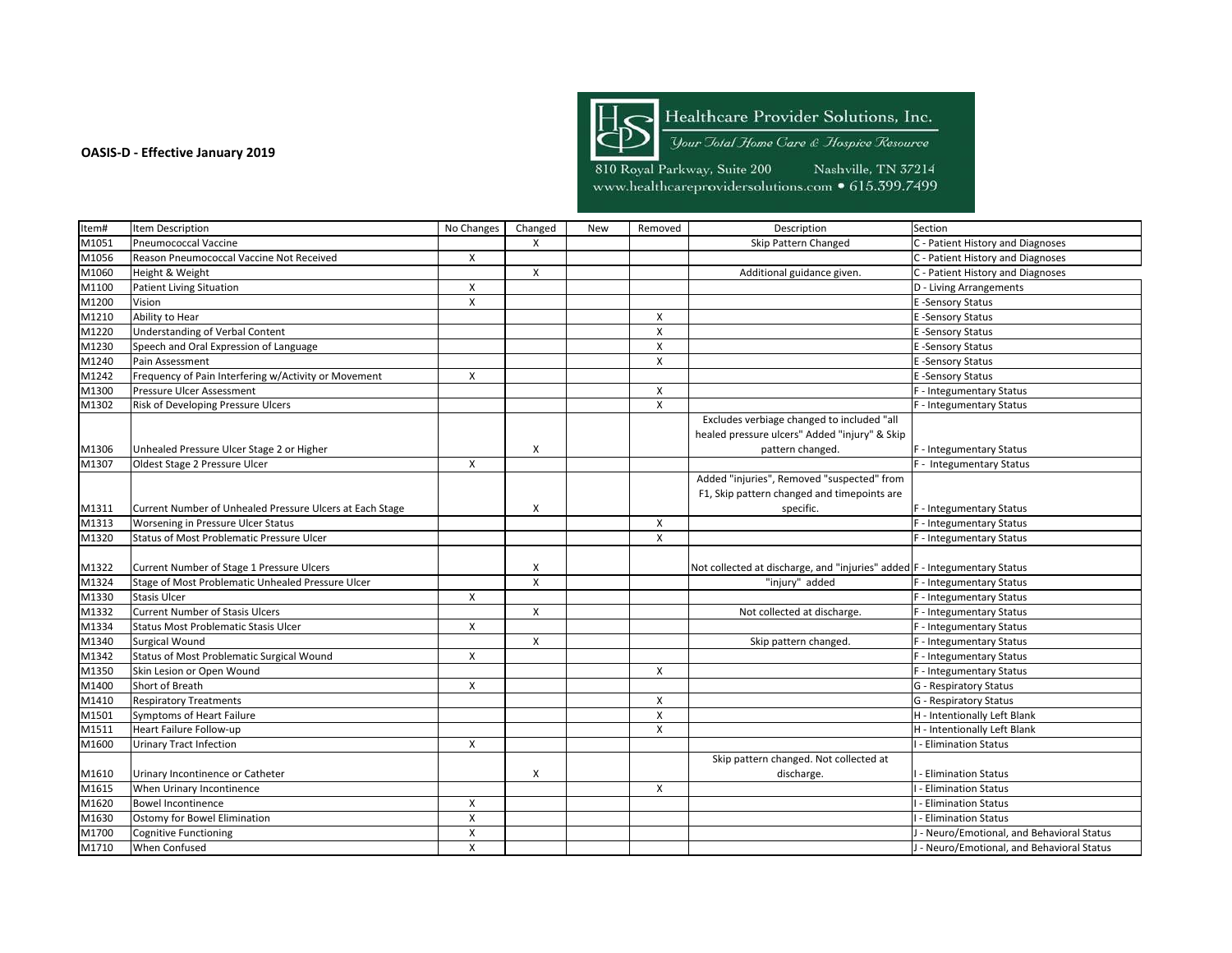

Healthcare Provider Solutions, Inc.

Your Jotal Home Care & Hospice Resource

| Item# | Item Description                               | No Changes     | Changed        | New | Removed      | Description                                   | Section                                    |
|-------|------------------------------------------------|----------------|----------------|-----|--------------|-----------------------------------------------|--------------------------------------------|
| M1720 | <b>When Anxious</b>                            | X              |                |     |              |                                               | J - Neuro/Emotional, and Behavioral Status |
| M1730 | <b>Depression Screening</b>                    | $\mathsf{X}$   |                |     |              |                                               | J - Neuro/Emotional, and Behavioral Status |
| M1740 | Cognitive, Behavioral and Psychiatric Symptoms | X              |                |     |              |                                               | J - Neuro/Emotional, and Behavioral Status |
| M1745 | Frequency of Disruptive Behavior               | $\pmb{\times}$ |                |     |              |                                               | J - Neuro/Emotional, and Behavioral Status |
| M1750 | <b>Psychiatric Nursing Services</b>            |                |                |     | $\mathsf{x}$ |                                               | J - Neuro/Emotional, and Behavioral Status |
|       |                                                |                |                |     |              | Verbiage added regarding assessing clinician  |                                            |
| M1800 | Grooming                                       |                | X              |     |              | and collaboration.                            | K-ADLS/IADLs                               |
|       |                                                |                |                |     |              | Verbiage added regarding assessing clinician  |                                            |
| M1810 | Ability to Dress Upper Body                    |                | X              |     |              | and collaboration.                            | K-ADLS/IADLs                               |
|       |                                                |                |                |     |              | Verbiage added regarding assessing clinician  |                                            |
| M1820 | Ability to Dress Lower Body                    |                | X              |     |              | and collaboration.                            | K-ADLS/IADLs                               |
|       |                                                |                |                |     |              | Verbiage added regarding assessing clinician  |                                            |
| M1830 | <b>Bathing</b>                                 |                | X              |     |              | and collaboration.                            | K-ADLS/IADLs                               |
|       |                                                |                |                |     |              | Verbiage added regarding assessing clinician  |                                            |
| M1840 | Toilet Transfer                                |                | X              |     |              | and collaboration.                            | K-ADLS/IADLs                               |
|       |                                                |                |                |     |              | Verbiage added regarding assessing clinician  |                                            |
| M1845 | Toileting Hygiene                              |                | X              |     |              | and collaboration.                            | K-ADLS/IADLs                               |
|       |                                                |                |                |     |              | Verbiage added regarding assessing clinician  |                                            |
| M1850 | Transferring                                   |                | X              |     |              | and collaboration.                            | K- ADLS/ IADLs                             |
|       |                                                |                |                |     |              | Verbiage added regarding assessing clinician  |                                            |
| M1860 | Ambulation                                     |                | X              |     |              | and collaboration.                            | K-ADLS/IADLs                               |
|       |                                                |                |                |     |              | Verbiage added regarding assessing clinician  |                                            |
| M1870 | Feeding or Eating                              |                | X              |     |              | and collaboration.                            | K-ADLS/IADLs                               |
| M1880 | Ability to Plan/Prepare Light Meal             |                |                |     | $\mathsf{x}$ |                                               | K-ADLS/IADLs                               |
| M1890 | Ability to Use Phone                           |                |                |     | $\mathsf{x}$ |                                               | K-ADLS/IADLs                               |
| M1900 | Prior Functioning ADL/IADL                     |                |                |     | $\mathsf{x}$ |                                               | K-ADLS/IADLs                               |
|       |                                                |                |                |     |              | Other than assessing clinician may complete   |                                            |
| M1910 | <b>Falls Risk Assessment</b>                   |                | X              |     |              | the actual screening.                         | K-ADLS/IADLs                               |
| M2001 | Drug Regimen Review                            |                | $\pmb{\times}$ |     |              | Skip pattern changed.                         | - Medications                              |
| M2003 | Medication Follow-up                           |                | $\mathsf{X}$   |     |              | Verbiage clarification with examples.         | . - Medications                            |
|       |                                                |                |                |     |              | Verbiage clarification with examples and      |                                            |
| M2005 | <b>Medication Intervention</b>                 |                | X              |     |              | addition of collaboration verbiage.           | L - Medications                            |
| M2010 | Patient/Caregiver High-Risk Drug Education     | X              |                |     |              |                                               | - Medications                              |
|       |                                                |                |                |     |              | Item intent and response verbiage added to    |                                            |
|       |                                                |                |                |     |              | include agency staff and/or other health care |                                            |
| M2016 | Patient/Caregiver Drug Education Intervention  |                | X              |     |              | providers                                     | - Medications                              |
| M2020 | Management of Oral Meds                        | X              |                |     |              |                                               | - Medications                              |
| M2030 | Management of Injectable Meds                  |                | $\mathsf{X}$   |     |              | Not collected at discharge.                   | .- Medications                             |
| M2040 | <b>Prior Medication Management</b>             |                |                |     | $\mathsf{x}$ |                                               | . - Medications                            |
|       |                                                |                |                |     |              | Timepoint specific. SOC/ROC =f only. D/C =    |                                            |
| M2102 | Types/Sources of Assistance                    |                | X              |     |              | a,c,d and f. (b,e, and g were removed.)       | M - Care Management                        |
| M2110 | ADL or IADL Assistance                         |                |                |     | X            |                                               | M - Care Management                        |
|       |                                                |                |                |     |              |                                               |                                            |